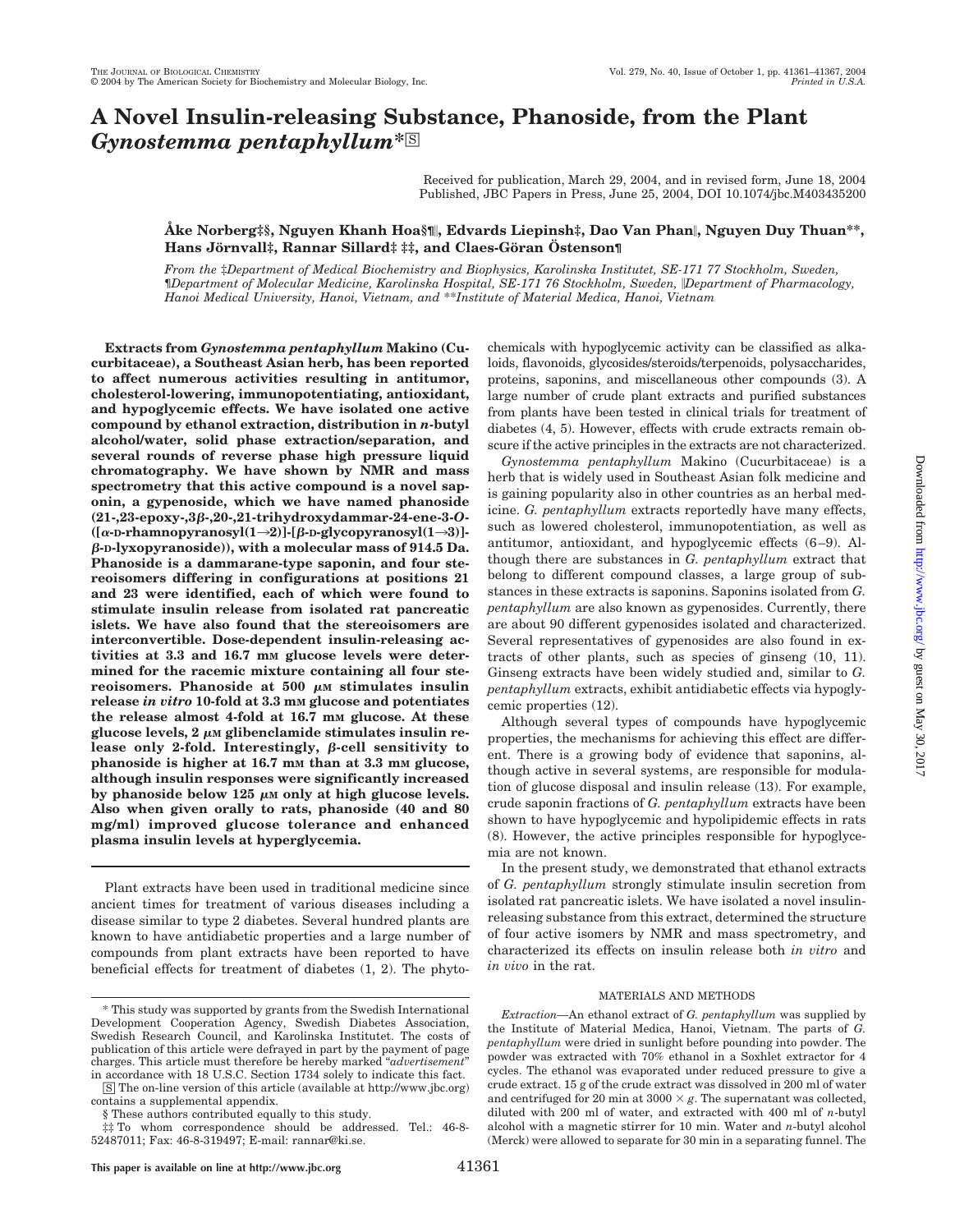*n*-butyl alcohol phase was collected, and the solvent was evaporated until most of the *n*-butyl alcohol had been removed. The residue from the *n*-butyl alcohol extraction was diluted with 1000 ml of water. Portions of 500 ml were mixed with 200 g of Amberlite XAD-16 HP (Supelco, Bellefonte, PA) and stirred for 30 min. The unabsorbed material was removed by filtration, and the Amberlite was collected and washed with water. The adsorbed material was eluted from the Amberlite with aqueous acetonitrile (Riedel-de Haën) at different concentrations (25, 60, and 80% acetonitrile).

*Chromatography—*The subsequent two high pressure liquid chromatography  $(HPLC)^1$  steps were carried out on an  $AKTA$ explorer and the last on an AKTApurifier HPLC system (Amersham Biosciences AB, Uppsala, Sweden). The bioactivity was located in the 60% acetonitrile fraction (total volume 500 ml). Portions (150 ml) of this fraction were diluted with 400 ml of water, applied to a Vydac C18 column ( $22 \times 250$ ) mm; 218TP152022), and eluted with a linear gradient of 20–57.5% B (eluent A, water; eluent B, 95% acetonitrile) in 4.5 column volumes (CV) at a flow rate of 25 ml/min. The fractions were analyzed for insulinreleasing activity. In the second chromatographic step, the active fraction from the first reverse phase HPLC separation was rechromatographed on a SOURCE 15RPC 16/90 column in a linear gradient of 32–40% B in 9.33 CV at a flow rate of 8 ml/min.

In the last chromatographic step, the active fraction was purified on an AKTApurifier HPLC system using a C18 column (ODS-AP,  $10 \times 100$ ) mm,  $5 \mu m$ , YMC, Germany) and the same solvent system described above employing a gradient of 40–41% B in 4 CV at 6 ml/min. The structure of the pure component was elucidated using <sup>1</sup>H-<sup>1</sup>H and <sup>1</sup>H-<sup>13</sup>C two-dimensional NMR spectroscopy and mass spectrometry.

*NMR—*NMR spectra were recorded with a Bruker DMX-600 spectrometer equipped with a cryoprobe in  $Me<sub>2</sub>SO-d<sub>6</sub>$  solution at 25 °C. Chemical shifts are reported in parts/million relative to residual solvent signal ( $\delta$ <sup>(1</sup>H), 2.50 parts/million;  $\delta$ <sup>(13</sup>C), 39.5 parts/million). Two-dimensional spectra recorded included DQF-COSY, ROESY, TOCSY, sensitivity-enhanced <sup>13</sup>C HSQC, and <sup>13</sup>C-<sup>1</sup>H HMBC. Pulsed-field gradients were used for all <sup>13</sup>C correlation spectra. <sup>13</sup>C HMBC spectra were recorded with a coupling evolution delay for the generation of multiplebond correlations set to 62.5 ms. All two-dimensional spectra were run with a data matrix of 4096  $\times$  1024 points, giving  $\tau_{\rm 2max}$  = 250 ms for the <sup>1</sup>H nucleus in the acquisition dimension and  $\tau_{\rm 1max} = 200$  ms for <sup>1</sup>H or  $\tau_{\rm 1max}$  = 50 ms for <sup>13</sup>C for the indirect dimension. Prior to Fourier transform, the data matrix was zero-filled twice, and a multiplication by shifted sine-bell window function was applied. For 13C-HMBC, the magnitude spectra were calculated.

*Mass Spectrometry—*Positive ion mass spectra were recorded on an Ettan ESI-ToF electrospray ionization time-of-flight mass spectrometer (Amersham Biosciences AB, Uppsala, Sweden) using a capillary exit voltage of 150 V. Samples of chromatographic fractions were infused at  $10-50$   $\mu$ *l*/min via the electrospray ionization source using a syringe pump. For alkali metal adduct measurements, a  $50-\mu l$  aliquot of the chromatographic fraction was mixed with 2  $\mu$ l of 5  $\mu$ M LiCl, NaCl, or KCl solution in water and sprayed into the mass spectrometer.

*Insulin Release Assay—*Male Wistar rats, weighing 250–280 g, were from a commercial breeder (B & K Universal, Sollentuna, Sweden). The animals were kept at 22 °C with free access to food and water before being sacrificed for isolation of their pancreatic islets. The islets were isolated by collagenase (Roche Applied Science) digestion of the pancreas, followed by hand picking (14). The islets were then cultured for 24 h in RPMI 1640 medium (Flow Lab Ltd., Irvine, UK) containing 11 mM glucose, 10% heat-inactivated fetal calf serum, 100 IU/ml penicillin, and 0.1 mg/ml streptomycin. Batch incubations of the islets were performed in Krebs-Ringer bicarbonate (KRB) buffer containing 118.4 mM NaCl, 4.7 mm KCl, 1.9 mm CaCl<sub>2</sub>, 1.2 mm MgSO<sub>4</sub>, 1.2 mm KH<sub>2</sub>PO<sub>4</sub>, 25 mM NaHCO<sub>3</sub> (equilibrated with 5% CO<sub>2</sub>/95% O<sub>2</sub>, pH 7.4), 0.2% bovine serum albumin, 10 mm HEPES, and 3.3 or 16.7 mm glucose. Following pre-incubation for 30 min in KRB at 3.3 mM glucose, batches of 3 islets were incubated for 60 min in KRB with 3.3 or 16.7 mm glucose and different concentrations of the crude ethanol extracts or the purified compounds. After the batch incubations, aliquots of the medium were analyzed for insulin content by radioimmunoassay (15).

*Bioactivity of Phanoside in Vivo—*Normal male Wistar rats  $(120 \pm 32$  g) and an intraperitoneal glucose tolerance test were used to study the *in vivo* effect of 10, 40, and 80 mg/kg phanoside. In rats fasted overnight, phanoside in Me<sub>2</sub>SO  $(2.5\%, 1 \text{ ml}/100 \text{ g}$  body weight) was given to the animals orally 90 min before the intraperitoneal injection of glucose (3 g/kg body weight). The control group was given only  $Me<sub>2</sub>SO$ orally. Blood glucose concentrations were measured in blood taken after a small tail vein incision at 90 min and immediately before (0 min) and 15, 30, 60, and 120 min after the injection of glucose. To study the effect of phanoside (40 and 80 mg/kg body weight) on insulin secretion *in vivo*, vein plasma samples were drawn before administration of the compound (-90 min), before injection of glucose (0 min), and 30 min thereafter for measurement of immunoreactive insulin.

#### RESULTS

*Purification—*Purification of the novel compound was guided by monitoring the insulin release from the isolated rat pancreatic islets as described under "Materials and Methods." The crude ethanol extract of *G. pentaphyllum* was dissolved in water, and the solution was extracted with *n*-butyl alcohol. After separation of the water/*n*-butyl alcohol phases and lyophilization of an aliquot, the major part of the activity was detected in the *n*-butyl alcohol phase. In the following purification procedure, most of the *n*-butyl alcohol was removed under reduced pressure and the extract adsorbed to Amberlite XAD-16. The material trapped on the resin was eluted first with water and then sequentially with three different acetonitrile/ water mixtures containing 25, 60, and 80% acetonitrile. The activity was found in the eluate containing 60% acetonitrile. This fraction was further purified by reverse phase HPLC. After addition of 3 volumes of water, the fraction was chromatographed on a preparative C18 column (Fig. 1*A*). The active fraction was further purified on a polyaromatic column (Fig. 1*B*). The material from the active fraction was used for characterization of the insulin-releasing activity described below. However, upon further purification using a high resolution C18 column, the material was resolved into four components, reflected as four *peaks* in Fig. 2*A*. All of these four peak fractions were found to be active in the insulin release assay at both 3.3 mM and 16.7 mM glucose (Fig. 2, *B* and *C*).

*NMR Spectra—*Structure elucidations of all four peak fractions (Fig. 2) were accomplished on the basis of two-dimensional NMR <sup>1</sup>H-<sup>1</sup>H and <sup>1</sup>H-<sup>13</sup>C spectra taken in Me<sub>2</sub>SO- $d_6$ solution. According to the NMR spectra, all fractions consisted of two products, one of which was not stable and slowly transformed to the other component. A careful analysis of spectra taken at different times allowed determination of the structure of all components. Comparison of <sup>1</sup>H-<sup>1</sup>H TOCSY, <sup>1</sup>H-<sup>1</sup>H DQF-COSY, <sup>1</sup> H-13C HSQC, and <sup>1</sup> H-13C HMBC spectra led to the conclusion that the structure contains three different sugar moieties: (*a*) lyxose, to which both of the other two sugars are attached at position 2; (*b*) rhamnose; and (*c*) glucose, at position 3. In turn, lyxose is connected to the steroid-type triterpene skeleton through oxygen at position 3 of triterpene. The tetrahydrofurane ring is linked to the triterpene skeleton at position 17. The tetrahydrofurane moiety is unusual; it has an isopropylidene group and two hydroxyl groups attached (Fig. 3*A*). Chemical shifts, the multiplicity of signals, and the  $^{13}$ C NMR data all indicated  $\beta$ -configuration at the anomeric positions for rings A and C ( ${}^{3}J(1-2) = 3$  and 6.8 Hz, respectively) but  $\alpha$ -configuration for the rhamnosyl unit B  $(^{3}J(1-2) \sim 1$  Hz). All three sugars are in pyranose form. The linkage sites and the sequence of saccharides and the aglycone were deduced from HMBC experiment. The HMBC experiment made it possible to confirm the stereochemistry of the steroid-type triterpene skeleton and the tetrahydrofurane moiety at position 17. In addition, the strong NOEs in  ${}^{1}H-{}^{1}H$  ROESY spectra between 30-CH<sub>3</sub> and H-17 $\alpha$  confirmed the  $\beta$ -orientation of the tetrahydrofurane ring.

<sup>&</sup>lt;sup>1</sup> The abbreviations used are: HPLC, high pressure liquid chromatography; CV, column volumes; DQF, double quantum-filtered; ROESY, rotating Overhauser effect spectroscopy; TOCSY, total correlation spectroscopy; HSQC, heteronuclear single quantum correlation; HMBC, heteronuclear multiple bond correlation; KRB, Krebs-Ringer bicarbonate; NOE, nuclear Overhauser effect; iNOS, inducible isoform of nitricoxide synthase.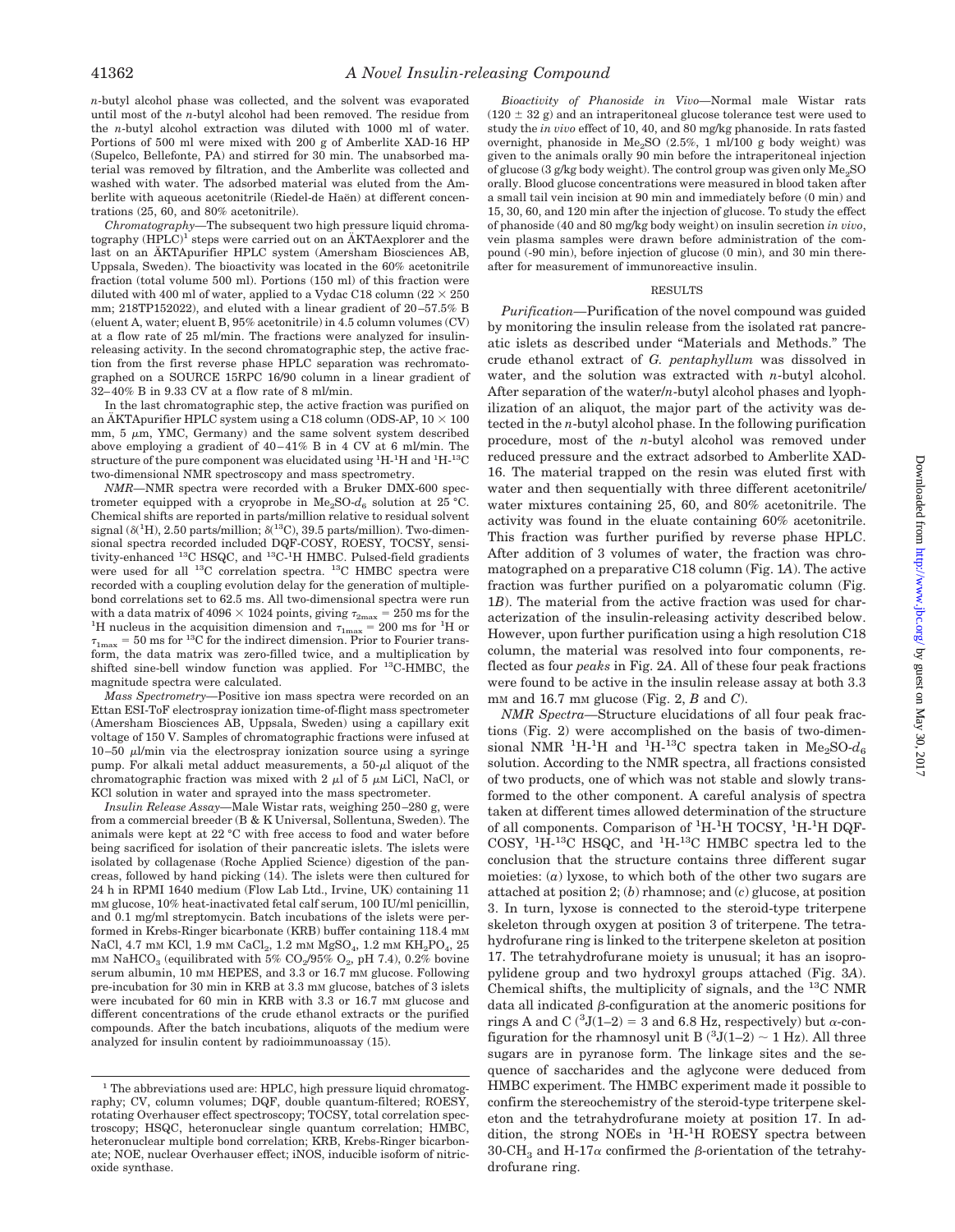

FIG. 1. **Purification of the insulin-releasing compound from** *G. pentaphyllum***.** *A*, the fraction eluted with 60% acetonitrile after Amberlite XAD-16 extraction (150 ml) was diluted with 400 ml water and chromatographed on a Vydac C18  $22 \times 250$  mm column with a linear gradient of 20–57.5% B in 4.5 CV using a solvent system A, water; B, 95% acetonitrile/water. The active fraction collected for further purification is indicated by the *bar*. *B*, the bioactive fraction was collected and rechromatographed on a SOURCE 16/90 column with a linear gradient of 32–40% B in 9.33 CV followed by 40–95% in 3 CV at 8 ml/min. The active fraction is indicated by the *bar*. This material was found to be pure and was used for characterization of its bioactivity. *AU*, absorbance units

Inspection of spectra taken at different times after solubilization in  $Me<sub>2</sub>SO$  revealed a slow interchange in time between the isomers in peak fractions 1 and 4, whereas isomers of peak fractions 2 and 3 constituted the second pair of the slowly interconverting mixture (Fig. 2*A*). Between fractions 1/4 and fractions 2/3, the interconversion rate was too slow to be noted under the experimental NMR conditions that were applicable. From the inspection of one-dimensional spectra, we immediately saw that for all isomers, there are no differences between the triterpene and sugar parts of the molecule and that the main differences had to be related to the orientation of the substituents in the tetrahydrofurane ring. The stereo-orientation of these substituents were established from <sup>1</sup>H-<sup>1</sup>H ROESY spectra. In Fig. 3, *arrows* indicate the long-range NOE connectivities observed for all four components. Fractions 1/4 and 2/3, as shown in Fig. 2, differ by  $\alpha/\beta$  orientation of the isopropylidene substituent relative to the steroid ring. For fractions 2/3, the isopropylidene groups have  $\beta$ -orientation, but for fractions 1/4, that group is located  $\alpha$  relative to the steroid ring. The long range NOEs made it possible to deduce that OH groups at



FIG. 2. **Separation of optical isomers of the active compound using a high resolution reverse phase high pressure liquid chromatography column.** *A*, the active fraction from the chromatography shown in Fig. 1*D* was rechromatographed on a YMC ODS-AP column  $(100 \times 10$  mm inner diameter, 5  $\mu$ m, 300 Å). Gradient 40–41% B in 4 CV at 6 ml/min. The material resolved into four distinct peak fractions denoted as *1–4*. *B*, insulin-releasing activity of separate fractions from the chromatography above at 3.3 mM glucose. Control values obtained without the addition of phanoside are indicated with *asterisks*. An aliquot of each fraction was lyophilized and assayed for bioactivity. *C*, insulin-releasing activity of separate fractions from the chromatography above at 16.7 mM glucose. Control values obtained without the addition of phanoside are indicated with *asterisks*. An aliquot of each fraction was lyophilized and assayed for bioactivity. *U*, unit; *AU*, absorbance units

positions 20 and 21 for the stable, more populated, isomers are located at opposite sides of the 5-membered ring, but at the same side for the unstable, less populated, isomers at equilibrium conditions. Consequently, the *cis*-orientation of OH substituents in the ring markedly destabilized the structure. The unchanged  $\beta$ -stereo-orientation of OH-20 relative to the steroid ring in all isomers was evidenced by strong NOEs between  $H-12\beta$  and  $H-21$ ; OH-21 and from OH-20 to H-13. This conclusion was supported by negative evidence. No NOEs from OH-20 to H-22 $\alpha$  could be observed in any case.

*Mass Spectrometry—*In the mass spectrometric analysis of phanoside, a very weak signal was detected for the protonated singly charged compound  $[M + H]^+, (m/z = 915.501, \text{ calculated})$ value 915.532) (Fig. 4, *A* and *B*). Instead, several intense characteristic peaks for phanoside adducts and its fragments were observed at  $m/z$  937.519 (corresponding to  $[M + Na]^+$ ); 897.499  $([M - H<sub>2</sub>O + H]<sup>+</sup>);$  879.488  $([M - 2H<sub>2</sub>O + H]<sup>+</sup>);$  457.356<br>([aglycone]<sup>+</sup>, calculated value 457.368); 439.356  $(Iaglycone<sup>+</sup>, calculated$ ([aglycone  $-H<sub>2</sub>O$ ]<sup>+</sup>, calculated value 439.358), and 421.343  $([aglycone - 2H<sub>2</sub>O]<sup>+</sup>$ , calculated value 421.347) in addition to several unidentified fragment peaks. The fragmentation occurs at the capillary exit area of the mass spectrometer.

It is known that saponins, being neutral molecules, do not readily ionize by proton attachment. In contrast, they tend to yield relatively stable complexes with alkali metals, which can then be detected by mass spectrometry. Therefore this property was utilized to determine the molecular mass of phanoside. The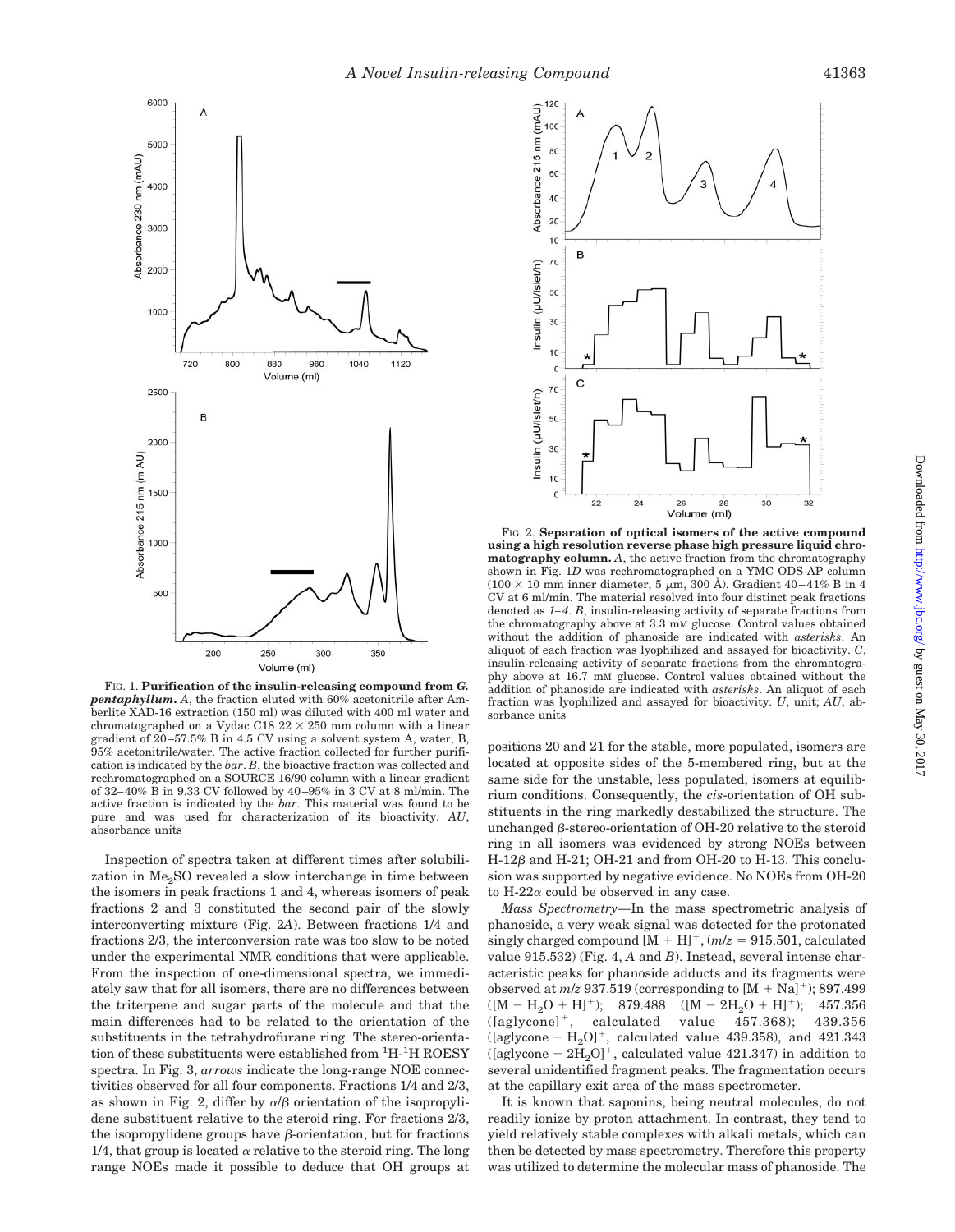

FIG. 3. **Structural analysis of the active compound.** *A*, the structure of the isolated compound. The *numbering* used is indicated. *B–E*, long range NOEs identified within the tetrahydrofurane moiety defining the stereo-orientation of the substituents relative to the five-membered ring. The NOE-connected protons are indicated by *arrows*. Fraction 1, stable isomer (*B*); fraction 3, unstable isomer (*C*); fraction 2, stable isomer (*D*); fraction 4, unstable isomer (*E*). Fraction numbers refer to those in Fig. 2*A*.

compound solution from chromatographic fractions containing water and acetonitrile was mixed with different alkali metal chloride solutions  $(Na^+, K^+,$  and  $Li^+)$  and the mass spectra recorded (Fig. 4,  $C$  and  $D$ ). In the spectrum obtained with Na<sup>+</sup>, the signal amplitude increased about 10 times, and the fragmentation peaks observed without metal ion addition disappeared (Fig. 4*C*). A similar mass spectrum was obtained with  $K^+$ , and the metal adduct peak shifted according to the mass difference between  $Na^+$  and  $K^+$  (Fig. 4*D*). A similar experiment was made with  $Li<sup>+</sup>$  (data not shown). In these experiments, the following mass values were obtained:  $[M + Na]$ <sup>+</sup> = 937.545

(calculated value 937.514);  $[M + K]^{+} = 953.516$  (calculated value 953.488);  $[M + Li]$ <sup>+</sup> = 921.558 (calculated value 921.540, mass spectrum not shown). The experimental mass values of the metal adducts of intact phanoside and its fragment ions are in excellent agreement with the calculated values and thus confirm the structure of phanoside determined by NMR.

*Insulin Release from Isolated Pancreatic Islets—*An ethanol extract of *G. pentaphyllum* increased insulin secretion from isolated rat islets at both basal (3.3 mM) and stimulating (16.7 m<sub>M</sub>) glucose concentrations. The activity depended on the concentration of the extract. Thus, 2 and 4 mg/ml (but not 1 mg/ml)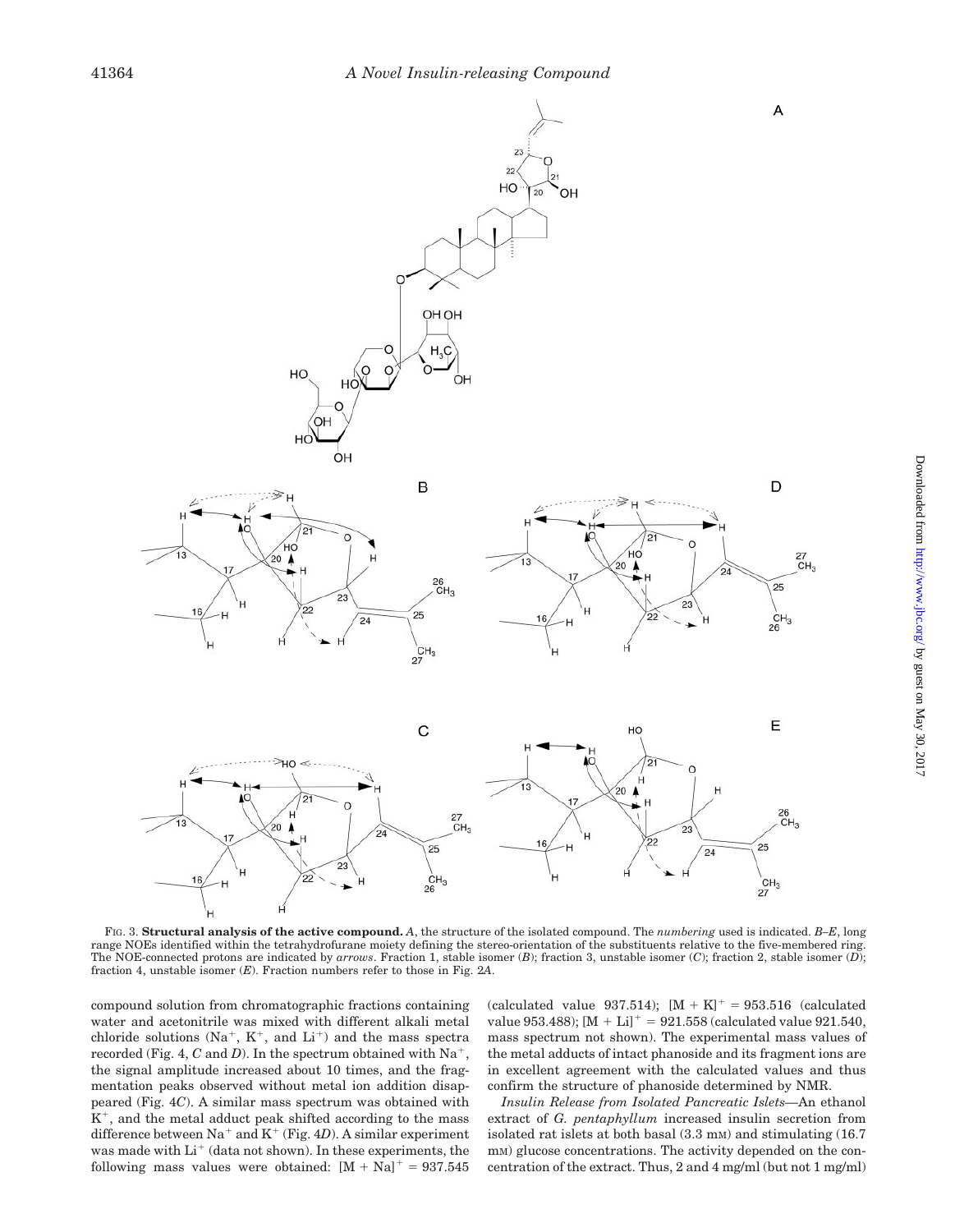

FIG. 4. **Analysis of the active compound by electrospray ionization time-of-flight mass spectrometry.** *A*, a chromatographic fraction from *peak 2* in Fig. 2A was infused at 50 µl/min without any additions. Several characteristic fragment ions are detected. *B*, zoomed portion of *A*. Protonized ions of phanoside and its two water-loss ions are indicated.  $C$ , 50  $\mu$  of the same fraction was mixed with 2  $\mu$  of 5 mm NaCl and infused into the mass spectrometer. Na<sup>+</sup> adduct peak of phanoside is indicated. *D*, 50  $\mu$  of the same fraction was mixed with 2  $\mu$  of 5 mM KCl and infused into the mass spectrometer.  $K^+$  adduct peak of phanoside is indicated.

FIG. 5. **Effect of phanoside on insulin secretion from isolated rat pancreatic islets.** Phanoside was added at indicated concentrations (7.8, 15.6, 31.3, 62.5, 125, 250, 500  $\mu$ M) in the presence of 16.7 mM glucose (*filled squares*) or 3.3 mM glucose (*filled circles*). For comparison, glibenclamide was assayed at  $2 \mu M$  concentration without the addition of phanoside. The *leftmost points* indicate control values at each glucose concentration without the addition of phanoside. Results (mean  $\pm$  S.E.) of 5–6 incubations in each condition. All values over 50 microunits  $(\mu U)$  insulin/islet/h are significant *versus* no addition at  $p < 0.001$ . Effect of glibenclamide at  $3.3 \text{ mm}$  glucose is significant *versus* no addition at  $p < 0.01$ .



Phanoside conc., µM

of extract increased insulin release at 3.3 mM glucose from  $12.1 \pm 1.8$  to  $63.4 \pm 5.0$  and  $103.0 \pm 15.4$  microunits/islet/h, respectively ( $n = 4, p < 0.001$  for both), and at 16.7 mm glucose from 29.2  $\pm$  6.5 to 42.4  $\pm$  4.0 and 94.8  $\pm$  9.8 microunits/islet/h, respectively  $(n = 4, p < 0.05)$ .

The fractions of the purified compound from the fraction indicated in Fig. 1*B* by the *horizontal bar* were finally used to study the effect on insulin release (Fig. 5). At 3.3 mm glucose,  $125 \mu M$  and higher concentrations of the gypenoside were stimulatory, whereas at 16.7 mm glucose, significant stimulation of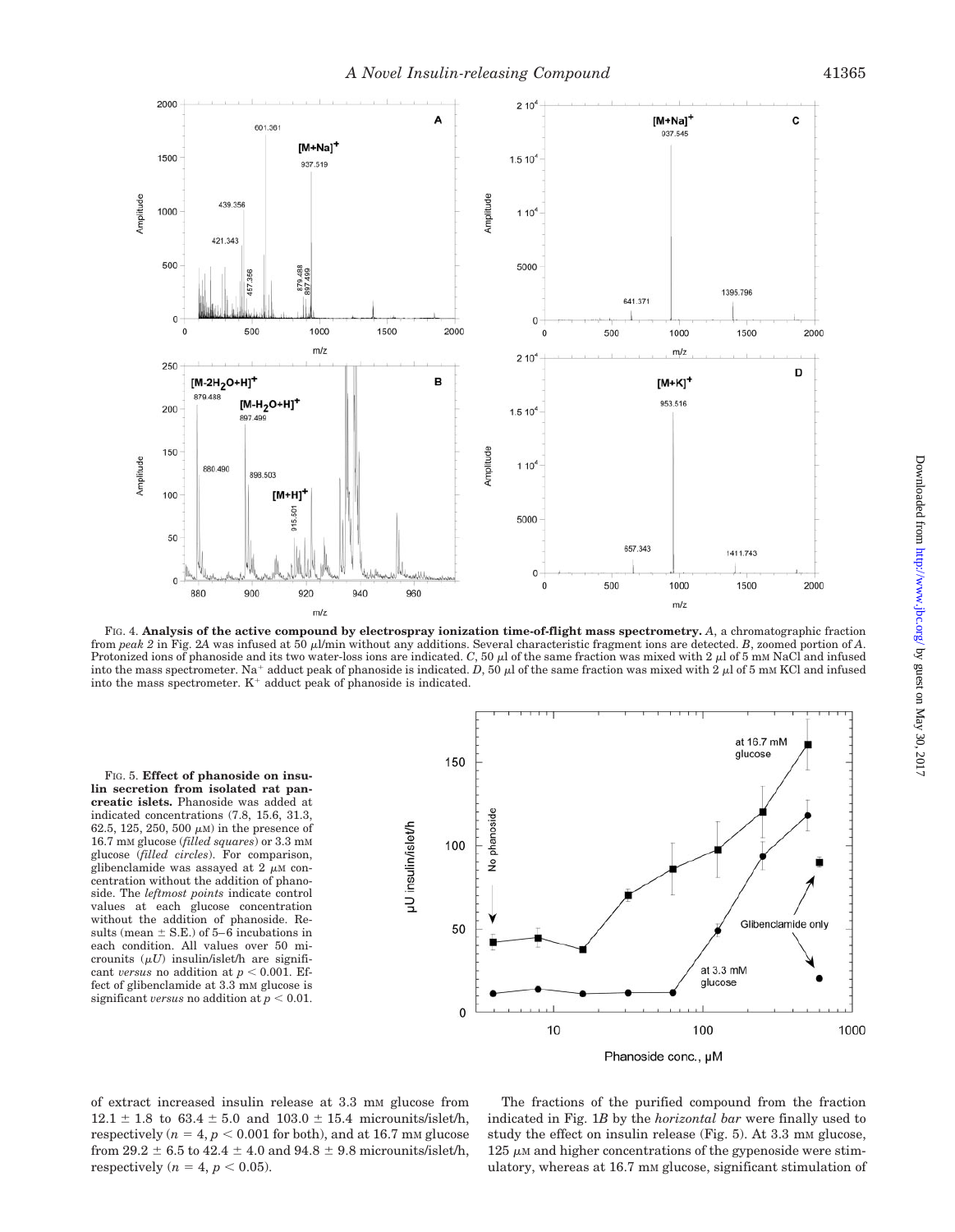Blood glucose, mM

FIG. 6. **The hypoglycemic effect of phanoside on normal Wistar rats.** Normal Wistar rats were given phanoside orally at 10, 40, and 80 mg/kg (indicated as *P10*, *P40*, and *P80*, respectively) in Me2SO (2.5%). The control (*Ctrl*) group was given only Me<sub>2</sub>SO. Ninety min after drug administration, glucose (3 g/kg) was injected intraperitoneally, and blood glucose levels were measured at  $-90, 0, 15$ , 30, 60, and 120 min after glucose loading. Data represent mean  $\pm$  S.E. (*n* = 10); S.E. is indicated for control and phanoside 40 mg/kg groups only.





FIG. 7. **The effect of phanoside on insulin secretion of normal Wistar rats after loading of glucose.** Normal Wistar rats were given phanoside orally in  $Me<sub>2</sub>SO$  (2.5%), and the control group was given only Me2SO. Ninety min after drug administration, glucose (3 g/kg) was injected intraperitoneally. Plasma insulin concentrations were measured at  $-90, 0$ , and 30 min after glucose loading. Data represent mean  $\pm$  S.E. ( $n = 4$ ).

insulin release was noted already at the compound concentration of 31  $\mu$ M ( $p < 0.001$ ). At the highest concentration tested, 0.5 mM, the compound stimulated insulin release 10-fold at 3.3 mm glucose and almost 4-fold at 16.7 mm glucose. These effects were severalfold stronger than the insulin release induced by a sulfonylurea, glibenclamide, added at a nearly maximally effective concentration.

*In Vivo Effects of Phanoside—*Before the administration of phanoside and 90 min thereafter, when glucose was injected (0 min), blood glucose levels were similar in all groups of rats injected with 10, 40, or 80 mg/kg phanoside and in control rats (Fig. 6). Fifteen min after the intraperitoneal injection of glucose, blood glucose levels were increased to 15–20 mM in all rats. However, phanoside treatment (40 and 80, but not 10 mg/kg) decreased significantly the blood glucose concentrations compared with controls ( $p < 0.001$  and  $p < 0.05$ , respectively;  $n = 10$  in each group). This difference remained also at 30 min  $(p < 0.01$  and  $p < 0.05$ , respectively). Thus, at the higher doses, 40 and 80 mg/kg, phanoside improved glucose tolerance in

healthy rats. In a smaller number of rats  $(n = 4)$ , plasma insulin levels were similar in phanoside-treated rats (40 and 80 mg/kg) and control rats at  $-90$  min and 0 min (Fig. 7). Thirty min after glucose loading, the increment in plasma insulin levels was greater in phanoside-treated than in control rats.

#### DISCUSSION

A novel compound with insulin-releasing activity was isolated from an ethanol extract of the Southeast Asian herb *G. pentaphyllum* and demonstrated to be a gypenoside, which we have named phanoside, having a molecular mass of 914.5 Da. Because in preliminary studies the herbal extract administered orally to mice decreased blood glucose levels, we assumed that the hypoglycemic agent would be a nonpeptide compound that could be absorbed via the gut. This conclusion therefore agrees with our isolated novel gypenoside, a saponinlike substance that we have isolated from the extract. This assumption is furthermore supported by the fact that the crude extract exerted a dose-dependent insulin-stimulating effect on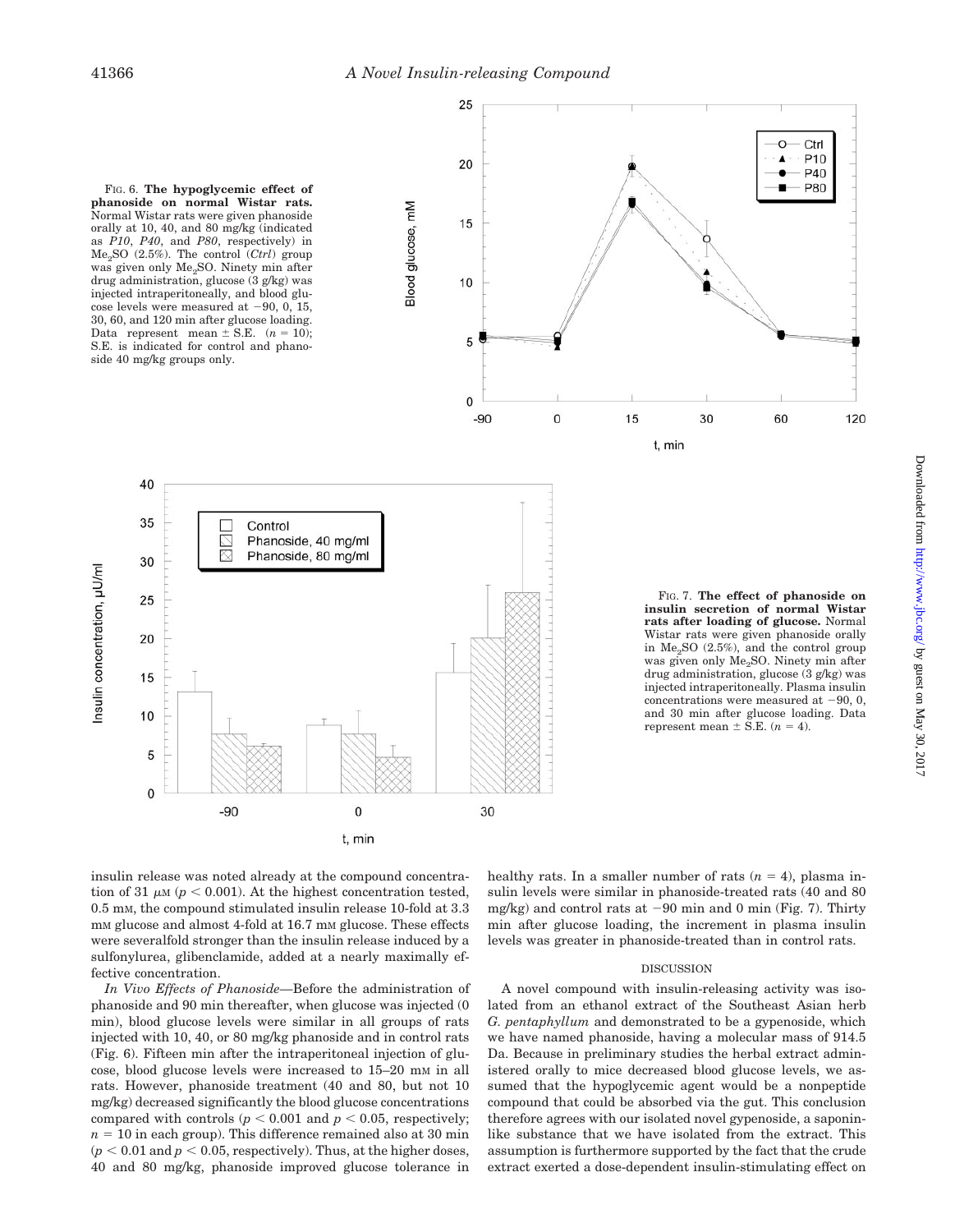isolated pancreatic islets and that we were able to track this biological activity throughout the whole purification procedure.

A large number of saponins, called gypenosides, has been isolated previously from *G. pentaphyllum*. The gypenoside isolated in this study has a relatively unusual structure compared with the majority of *G. pentaphyllum* saponins known. However, a quite similar compound has been isolated previously from this plant grown in China (16), but no biological activity has been reported. The compound had the same core structure but had an aldehyde group at position 19 and different sugar moieties.

Our studies with purified phanoside demonstrated a potent insulin-releasing activity that is both initiatory (*i.e.* eliciting insulin release at a nonstimulatory glucose concentration of 3.3 mM) and potentiatory (*i.e.* enhancing the stimulatory effect of 16.7 mM glucose). We compared these effects with a sulfonylurea (glibenclamide) that is known to initiate insulin secretion also at low glucose levels  $(17)$ . At 2  $\mu$ M concentration, glibenclamide has been shown to stimulate insulin release *in vitro* to a nearly maximal extent (18). It seems that phanoside at maximal effective concentration is a severalfold more potent initiator than the sulfonylurea.

In support of our findings in isolated islets, purified phanoside, given orally, significantly improved glucose tolerance in normal rats. Interestingly, this effect was only obvious in the presence of hyperglycemia. The decrease in blood glucose concentrations after administration of phanoside was paralleled by augmented incremental insulin responses. Thus, it appears that the hypoglycemic effect *in vivo* is mainly attributed to the stimulation of insulin secretion.

The mechanism by which phanoside stimulates insulin secretion remains to be clarified. However, it has been shown recently that extract of *G. pentaphyllum* containing gypenosides suppresses nitric oxide synthesis by inhibiting iNOS enzymatic activity and attenuating  $N F<sub>K</sub>B$ -mediated iNOS protein expression (19). Because inhibitors of nitric-oxide synthase activity, such as  $N\omega$ -nitro-L-arginine methyl ester (L-NAME), was demonstrated to stimulate insulin secretion in isolated rat islets (20), it is possible that phanoside increases insulin release by the inhibition of iNOS in the  $\beta$ -cells. However, this effect is controversial because it has also been shown that gypenosides from *G. pentaphyllum* release nitric oxide from endothelial cells, which is antagonized by the iNOS inhibitor L-NAME (21); although this experiment was conducted with a pool of all gypenosides from *G. pentaphyllum*. On the other hand, it has been demonstrated that nitric oxide increases insulin release from pancreatic  $\beta$ -cells (22). Therefore the effect of phanoside may be mediated by direct release of nitric oxide in the  $\beta$ -cells.

Extracts of *G. pentaphyllum* and/or isolated gypenosides

have been reported to exert a variety of effects, such as the inhibition of inflammation (7), anti-oxidant (6) and lipid-lowering effects (23), as well as anti-carcinogenic (9) and proapoptotic properties (24). In previous investigations of *G. pentaphyllum*, Hu *et al.* (25) have isolated dammarane-type glycosides structurally related to the ginseng saponins. *Panax ginseng* berry extract has been shown to reduce blood glucose and body weight in mice (12). In fact, saponin fractions of *P. ginseng* and *G. pentaphyllum* were demonstrated to have similar effects on hyperglycemia and hyperlipidemia (8). In the *P. ginseng* berry extract, an antihyperglycemic component, ginsenoside  $R_e$ , was identified (13).

In conclusion, from the plant *G. pentaphyllum* we have isolated a novel, biologically active substance with the molecular mass 914.5 Da, a gypenoside, which we have named phanoside. Phanoside is a potent initiator and potentiator of insulin secretion both *in vivo* and *in vitro* in the rat.

#### REFERENCES

- 1. Anha¨user, M. (2003) *Drug Discov. Today* **8,** 868–869
- 2. Atta Ur, R., and Zaman, K. (1989) *J. Ethnopharmacol.* **26,** 1–55
- 3. Lamba, S. S., Buch, K. Y., Lewis, H. I., and Lamba, J. (2000) *Stud. Nat. Prod. Chem.* **21,** 457–496
- 4. Izzo, A. A., and Ernst, E. (2001) *Drugs* **61,** 2163–2175
- 5. Vuksan, V., Sievenpiper, J. L., Xu, Z., Wong, E. Y., Jenkins, A. L., Beljan-Zdravkovic, U., Leiter, L. A., Josse, R. G., and Stavro, M. P. (2001) *J. Am. Coll. Nutr.* **20,** 370S–383S
- 6. Li, L., Jiao, L., and Lau, B. H. (1993) *Cancer Biother.* **8,** 263–272
- 7. Lin, J. M., Lin, C. C., Chiu, H. F., Yang, J. J., and Lee, S. G. (1993) *Am. J. Chin. Med.* **21,** 59–69
- 8. Jang, Y.-J., Kim, J.-K., Lee, M.-S., Ham, I.-H., Whang, W.-K., Kim, K.-H., and Kim, H.-J. (2001) *Yakhak Hoechi.* **45,** 545–556
- 9. Zhou, Z., Wang, Y., Zhou, Y., and Zhang, S. (1998) *Chin. Med. J. (Engl. Ed.*). **111,** 847–850
- 10. Kuwahara, M., Kawanishi, F., Komiya, T., and Oshio, H. (1989) *Chem. Pharm. Bull.* **37,** 135–139
- 11. Takemoto, T., Arihara, S., Nakajima, T., and Okuhira, M. (1983) *Yakugaku Zasshi* **103,** 173–185
- 12. Xie, J. T., Zhou, Y. P., Dey, L., Attele, A. S., Wu, J. A., Gu, M., Polonsky, K. S., and Yuan, C. S. (2002) *Phytomedicine* **9,** 254–258
- 13. Attele, A. S., Zhou, Y. P., Xie, J. T., Wu, J. A., Zhang, L., Dey, L., Pugh, W., Rue, P. A., Polonsky, K. S., and Yuan, C. S. (2002) *Diabetes* **51,** 1851–1858
- 14. Lacy, P. E., and Kostianovsky, M. (1967) *Diabetes* **16,** 35–39 15. Herbert, V., Lau, K. S., Gottlieb, C. W., and Bleicher, S. J. (1965) *J. Clin. Endocrinol. Metab.* **25,** 1375–1384
- 16. Shen, Z., Wang, C., Chen, X., and Arihara, S. (1993) *Linchan Huaxue Yu*
- *Gongye* **13,** 265–269 17. Malaisse, W. J., and Lebrun, P. (1990) *Diabetes Care* **13,** Suppl. 3, 9–17
- 18. Ostenson, C. G., Grill, V., Nylén, A., and Efendic, S. (1983) *Diabète Metab*. 9,
- 58–65 19. Aktan, F., Henness, S., Roufogalis, B. D., and Ammit, A. J. (2003) *Nitric Oxide*
- **8,** 235–242 20. Panagiotidis, G., Alm, P., and Lundquist, I. (1992) *Eur. J. Pharmacol.* **229,**
- 277–278
- 21. Tanner, M. A., Bu, X., Steimle, J. A., and Myers, P. R. (1999) *Nitric Oxide* **3,** 359–365
- 22. Nakata, M., and Yada, T. (2003) *Pancreas* **27,** 209–213
- 23. la Cour, B., Molgaard, P., and Yi, Z. (1995) *J. Ethnopharmacol.* **46,** 125–129 Wang, Q. F., Chen, J. C., Hsieh, S. J., Cheng, C. C., and Hsu, S. L. (2002) *Cancer Lett.* **183,** 169–178
- 25. Hu, L., Chen, Z., and Xie, Y. (1996) *J. Nat. Prod.* **59,** 1143–1145